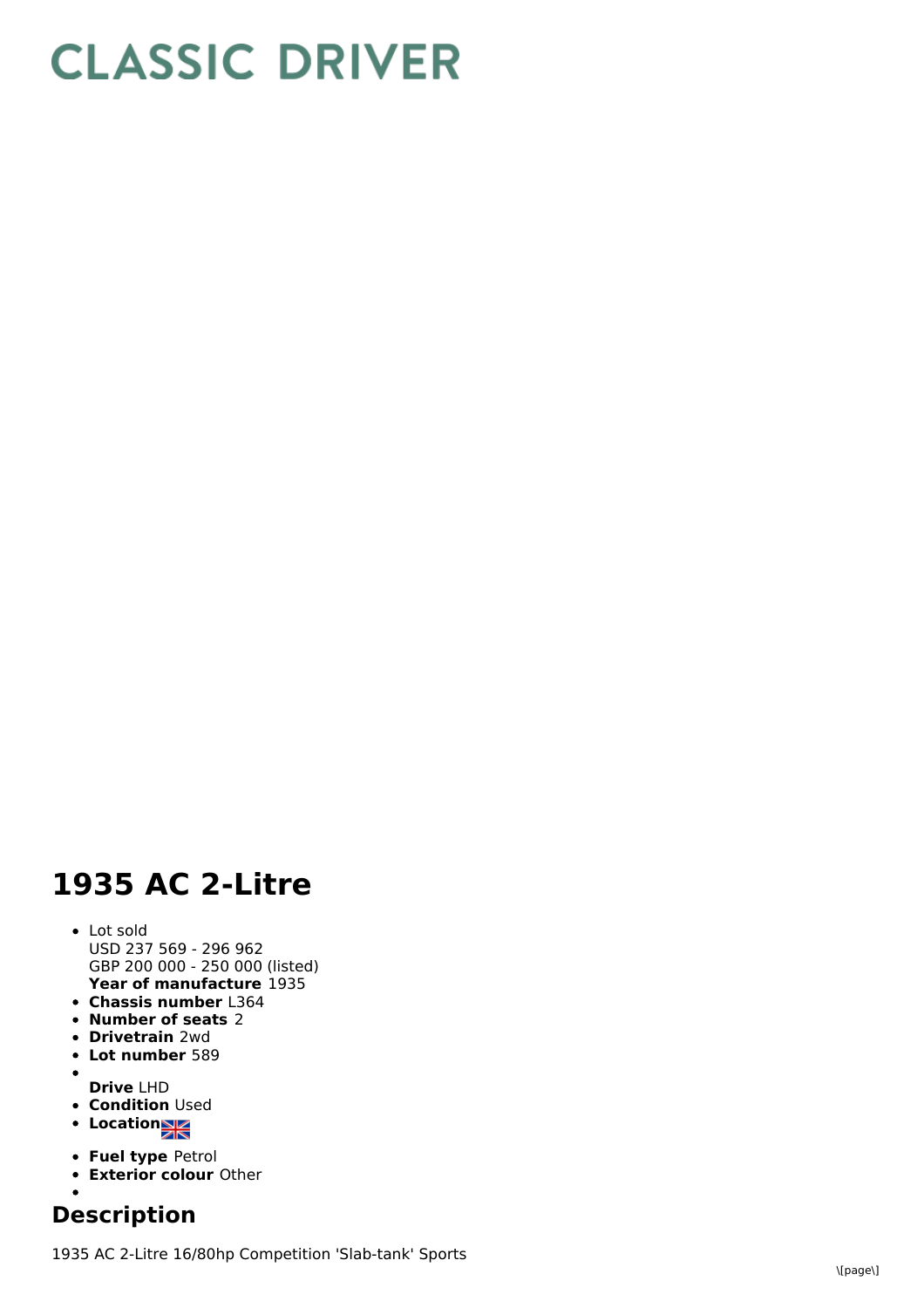Registration no. CPL 211 Chassis no. L364

Having abandoned plans to produce a 20hp touring car, John Weller turned his not inconsiderable design talents to something more mundane - a three-wheeled commercial delivery vehicle. Introduced in 1904, the Auto-Carrier was an immediate success and a passenger version - the Sociable - followed in 1907, at which time the company name was abbreviated to 'AC'. The firm's first four-cylinder car arrived in 1913 and fours would be catalogued until 1928, whereafter the company offered sixes only.

AC's famous Weller-designed, overhead-camshaft six entered production in 1922, by which time Weller and his financial backer John Portwine had been ousted by new owner S F Edge. A prominent racing driver of the Edwardian era, Edge believed fervently in the publicity value of competition successes and pursued this policy enthusiastically during his stewardship of AC. In 1922 an AC became the first 1,500cc car to cover the mile at over 100mph and in 1926 the marque's place in motoring history was assured when a 2-litre model became the first British car to win the Monte Carlo Rally.

Financial difficulties saw AC taken over by the Hurlock brothers in 1930 and from then on the firm concentrated on sporting cars aimed at the discerning enthusiast. Successful motor dealers, the Hurlocks had bought AC as a means of expanding their existing business and only restarted the manufacturing side in response to customer demand. Existing stocks of spares were used at first but when these began to run out the brothers had no option but to make a fresh start. This they did using a bought-in chassis from Standard, into which went Weller's six and a conventional ENV gearbox, replacing AC's traditional three-speed transaxle. The marque's reputation for producing well engineered and equally well finished cars continued under the Hurlocks' ownership, enabling AC to prosper despite the higher asking prices that these exemplary standards necessitated.

An improved, under-slung chassis of 9' 7" wheelbase was adopted for AC's 1934 range, which was first displayed at the London Motor Show in October 1933. By 1935 a flat radiator with mesh grille had replaced the previous rounded type, only to be superseded for the following season by the classic slatted version. A synchromesh gearbox was standard by this time, while other noteworthy features included automatic chassis lubrication, built-in jacks and Telecontrol shock absorbers, all of which were incorporated in the 16/60hp and 16/70hp models launched in 1936. In 1935 a two-seater sports model on a shorter (8' 10") chassis was announced - the 16/80 - which came with 80bhp on tap courtesy of a new cylinder head incorporating bigger valves. Including the supercharged 16/90hp model, only 44 of these delightful AC sports cars were produced.

Originally registered as 'CGW 2', this rare AC 16/80 was taken off the road circa 1963 and reregistered as '373 PPO' in 1972. It was used, rallied, and trialled between 1972 and 1998 before being rebuilt, and was back on the road again in 2012, now registered as 'XWG 497'. The car was refurbished again between 2013 and 2016, and has been registered as 'CPL 21' since 2016. In 2018 the exterior colour was changed from cream to grey, as per the factory records. During the aforementoned rebuilds the engine and gearbox were overhauled, the interior re-trimmed, various frame members replaced with new timber, and the electrics rewired. A few items remain unfinished: the front horns are not connected (the internal horn is still working); the fuel gauge is erratic; and the Armstrong Telecontrol dampers have not been re-commissioned recently. Noteworthy features include triple SU carburettors, a 7.5:1 compression ratio, tulip valves, and the much sought-after ENV 'sport' gearbox.

We are advised by the private vendor that the car runs well, displaying steady oil pressure of 60psi, while no water was used during recent 200-mile journey. Finished in grey with blue-green interior, this example of a rare and exciting AC sports car is offered with an old-style logbook, sundry restoration invoices, and a V5 registration document. A quantity of spare parts to include a cylinder head, cylinder block, rear springs (new), etc is included in the sale.

Bonhams 1793

**Title** Mr **First name** Bonhams Collectors' Car department **Phone** +44-02074477447 101 New Bond Street London W1S 1SR United Kingdom